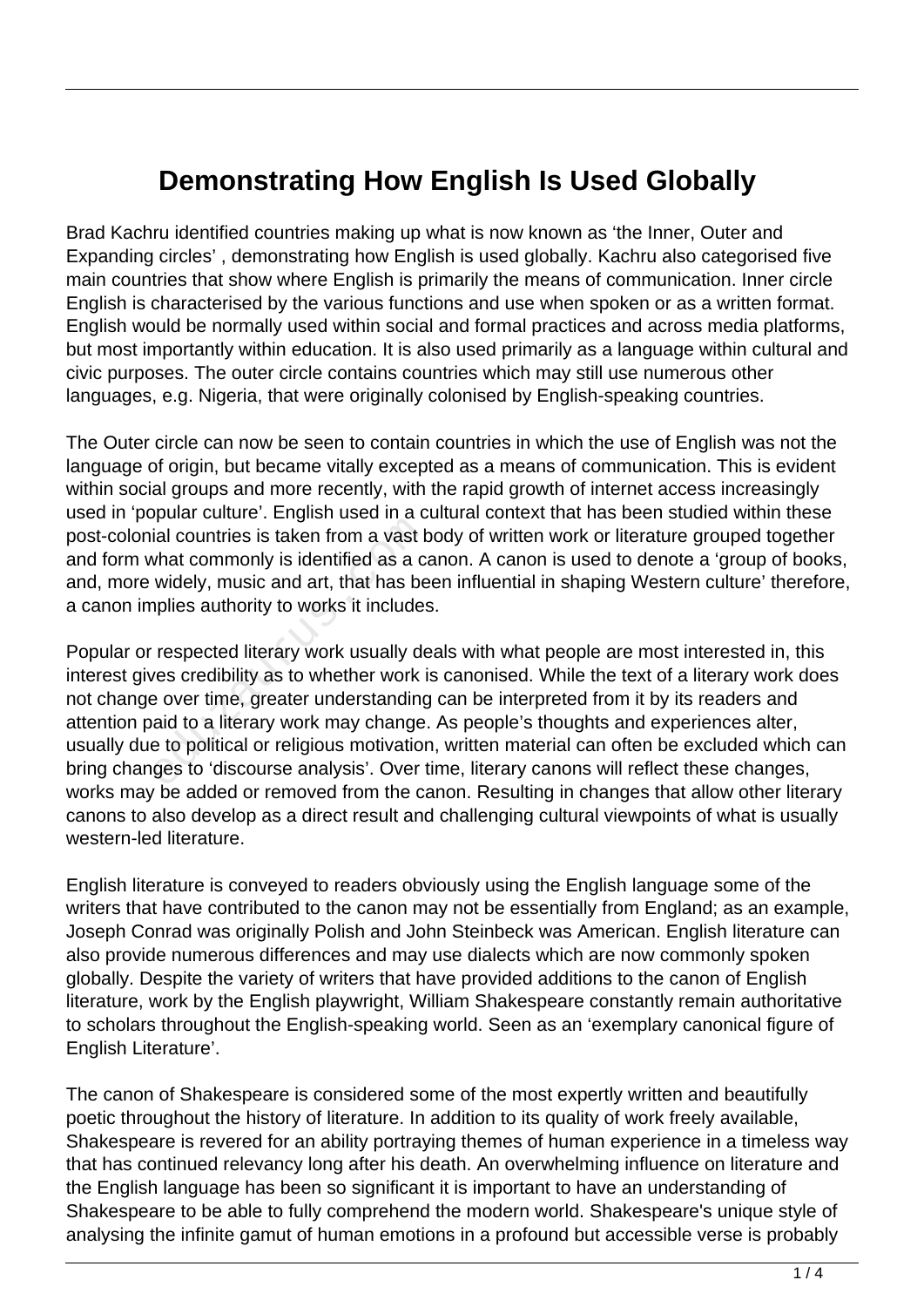the greatest reason for its still enduring popularity.

Shakespeare's plays were an exemplary part of English literature that typically characterised British culture. This seemingly innocent aspiration promoting a more westernised sensibility led to British colonialism taking the vast array of work and using it to provide a sense of superiority when promoting against a natural culture embedded within the country of origin being 'Universalised'. Across the subcontinent, Indian literature during the nineteenth century was led by its religious and cultural identity that was part of everyday life and in turn, owed much to its Hindu heritage. While its religious legacy was characterised by its various languages this was seen by the British as a weakness due to the misunderstood complexity in its literary and linguistic diversity.

Cultural advancement when promoting the English language using its literary canon was seen as a passive way of development within its empirical colonies. Arising from the domineering process of the 'Hegemony of English' upon its imperialist subjects it also brought a direct threat to linguistic diversity that had a negative effect on countries that it came into contact with. This lack of diversity created a dividing class system that was in total contrast to the unifying desirability of using the English canon to provide education and a stronger cultural identity. English became a process in which an educated minority could attack the systems that sought to domicile their cultural practices.

Within Anglophile Africa, education of the upper classes brought stagnation within their own cultural languages that in turn led to a cultural movement that attacked the colonial ideas which sought to subdue their own native ideologies. As the colonial drift across India and much of Africa stopped after the mid-twentieth century, this led a reawakening by the oppressed peoples of their own literary ideas allowing them to re-examine themselves by utilising English to achieve two objectives. Firstly, casting off the shroud of imperialism it allowed writers to gain a sense of origin and provided a crucial step toward the 'cultural emancipation of Africa'. These creative processes also allowed a greater body of work to flourish while exposing the subtle tensions created by the use of the English canon while promoting the start of their own literary canons that have become recognised worldwide. of using the English canon to pro<br>
came a process in which an educ<br>
etheir cultural practices.<br>
Jlophile Africa, education of the up<br>
guages that in turn led to a culturis<br>
subdue their own native ideologies<br>
ped after the

Nigerian author Chinua Achebe showed in his first novel distortion of Africa present in English canonical literature. His novel Things Fall Apart Achebe shows a character trait regarding the native African people that previous texts did not cover. For that reason, Achebe's text made a transformation in representing Africa and Africans with its publication. In addition, it was crucially important while uncovering and showing the world that there was already a rich, textured literary heritage within Africa. Achebe was introduced to English canonical literature at University as part of his English Literature course. After reading canonical writers such as Shakespeare, Achebe realised and identified the distortion of African figures within these stories. From this understanding, the reader may see from these texts that Africans should have the freedom to write their own literature using their own 'distinctive African English'.

Season of Migration to the North by the Sudanese writer Tayeb Salih also shows another aspect of the realism of British colonialism seen through the experiences of its two central characters, and of his own educational experiences. They both represent two generations of the new European-educated Sudanese class through the period of pre-war domination by the British and into the early years of self-rule. The experiences of Salih himself who was an educated Sudanese from a humble rural background who went to England to study and then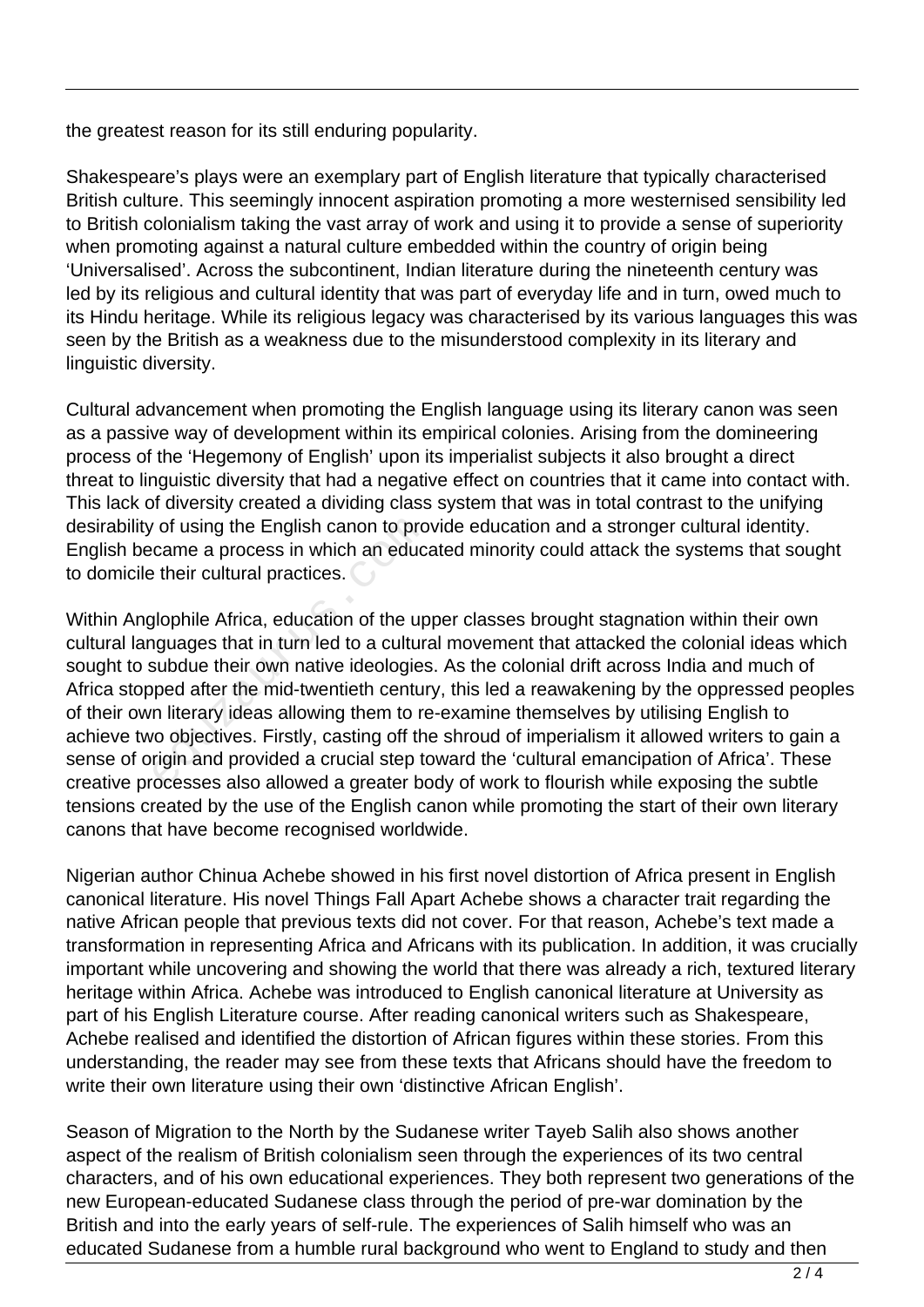returned to Sudan as part of the new ruling class that Britain believed was the cultural way forward and a positive example of colonialism. He appeared to be the model Sudanese citizen, perhaps an embodiment of the 'new Sudan' the independent republic which was declared in 1956 in which he served as an official. However, his own unnamed narrator indirectly alludes to his education as wasted as he 'spent three years delving into the life of an obscure English poet'. As a result, his education indicates that using English can actually develop inequalities that it was originally used to alleviate.

One of the most exciting features in English literature is an explosion of postcolonial literature written in English based in formerly colonised societies. This has given rise to a range of theoretical ideas, concepts, problems, and debates, such as the anti-colonial stance of author Ngugi Wa Thiong'o 'that gradually eroded pride and confidence in my language' and these have been addressed in a range of literary works in much the same way that was gathering pace across the African continent. Also, postcolonial studies in Indian literature now show a period that witnessed many changes in Indian society. The impact of Western education and industrial developments led to radical changes in society with a greater emphasis put on the processes behind colonialisation with attempts made to record a strong resistance to the masters of the colonised societies while insisting on the contemporary realities of racial life.

In much the same way that Africa has a multitude of languages used over the huge area that the English canon was used to subdue, the Indian sub-continent also has a range of different languages that are made complex to the outsider by its religious and social aspects. One common denominator that bonds all of the countries contained in the outer circle together are the lack of a single unifying language. This is what colonial Britain saw as the greatest weakness that confronted any progress towards a higher level of civilisation that stood to be corrected through the use of the British literary canon. However what would be most beguiling to the British then is now being carried out by the Indian Bengali author Jhumpa Lahiri. She found 'The more she mastered English, the further it took her from her ethnic origins'. the colonised societies while insistend and the colonised societies while insistent and a multinum canon was used to subdue, the left that are made complex to the out enominator that bonds all of the c a single unifying la

The growing and popular genre of literature can often be critical when reviewing the details behind the idea of colonialism that is being formed over recent times. Colonialism, seen from a historical context, refers to foreign occupational control 'made by English speakers' . As stated in the report, by Lahiri completely disregarding using English in which to write her novel learning Italian as a beginner it is possible she is unconsciously providing a statement regarding the final collapse of colonialism of any form on a worldwide basis. Throughout one of her short story collections Unaccustomed Earth she actively considers the lives of Bengali American characters and how they deal with their mixed cultural environment while estranged from their Indian homeland. She shows through her characters a sense of migration not just from their cultural roots but how easy people can absently forget their language of heritage.

Using this style of writing, could Lahiri be subconsciously suggesting the failure of colonisation showing readers the negative usage of the canon that was solely utilised to promote a sense of civilisation amongst 'other' lesser countries? This seems to indicate a growing genre of globalisation that is now actively taking place from within a multitude of Englishes that have now filled the world of literature. The newer genres of African and Indian literature that are now widely available are a particularly fashionable addition to the growing canon in English literature by probing themes that affect everyone, the clash between past and present, tradition and modernity. But ultimately the similarities that exist between various foreign cultural heritages and humanity itself.